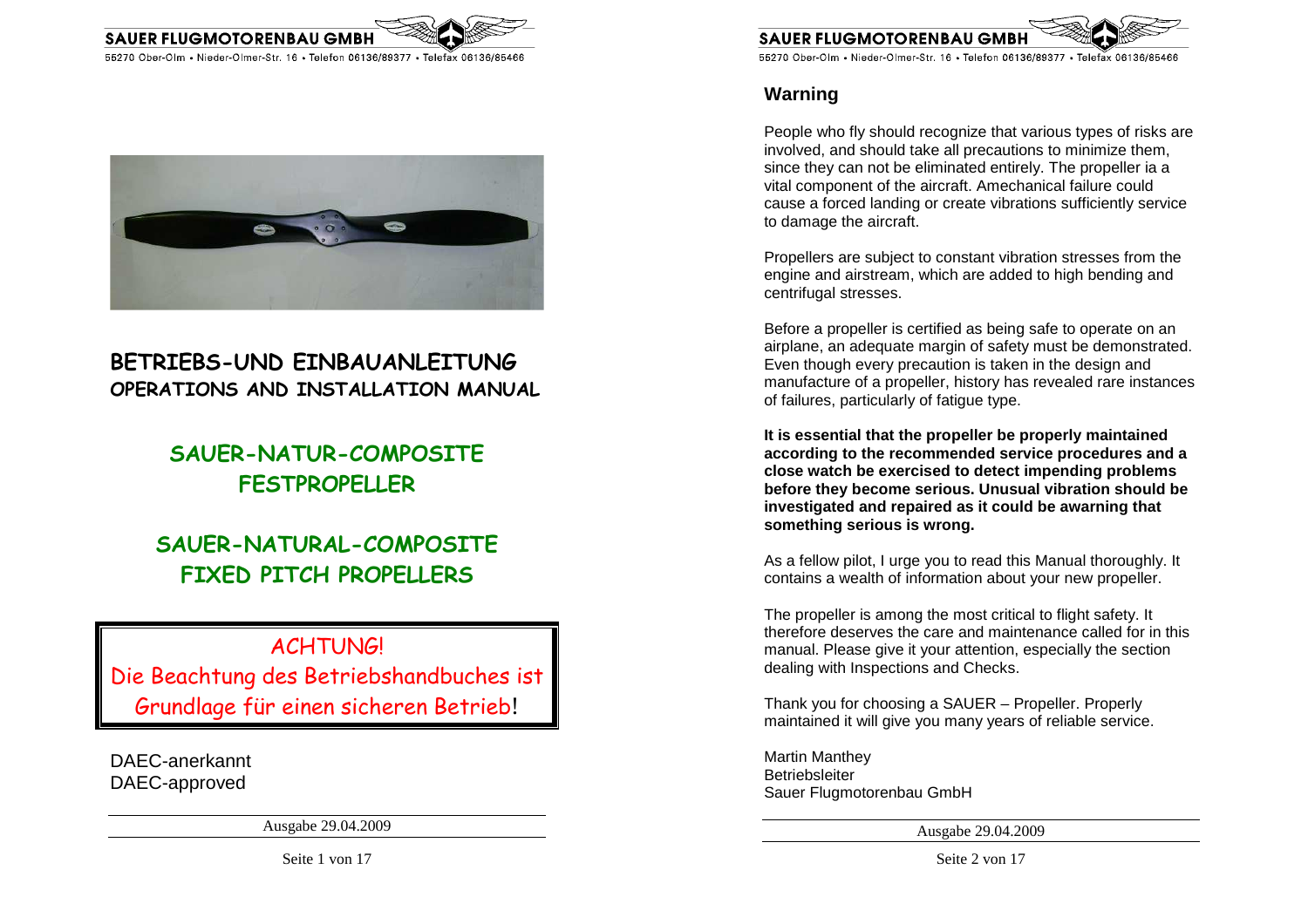

#### **Inhaltsverzeichnis / Table of contents**

|     | Deckblatt                                          |    |
|-----|----------------------------------------------------|----|
|     | Warning                                            | 2  |
|     | Inhaltsverzeichnis / Table of contens              | 3  |
| 0.  | Ausgabestand / Edition                             | 4  |
| 0.1 | Berichtigungsstand / correction conditions         | 4  |
| 0.2 | Verzeichnis der gültigen Seiten/List of eff. pages | 5  |
| 1.  | Allgemeines / General                              | 6  |
| 2.  | Kennzeichnung / Modell Destination                 |    |
| 3.  | Baubeschreibung / Construktion                     | 8  |
| 4.  | Montage / Installation                             | 10 |
| 5.  | Kontrolle / Inspektion                             | 13 |
| 6.  | Wartung und Reparatur / maintenance and repair 15  |    |
|     |                                                    |    |

7. Versand und Verpackung / Shipping and Storage 16

**SAUER FLUGMOTORENBAU GMB** 

55270 Ober-Olm • Nieder-Olmer-Str. 16 • Telefon 06136/89377 • Telefax 06136/85466

## **0 Ausgabestand / Edition**

#### **0.1 Berichtigungsstand / correction conditions:**

| Lfd.Nr. Seite<br>Unterschrift<br>Datum<br>Bezug |
|-------------------------------------------------|
|-------------------------------------------------|

Ausgabe 29.04.2009

Ausgabe 29.04.2009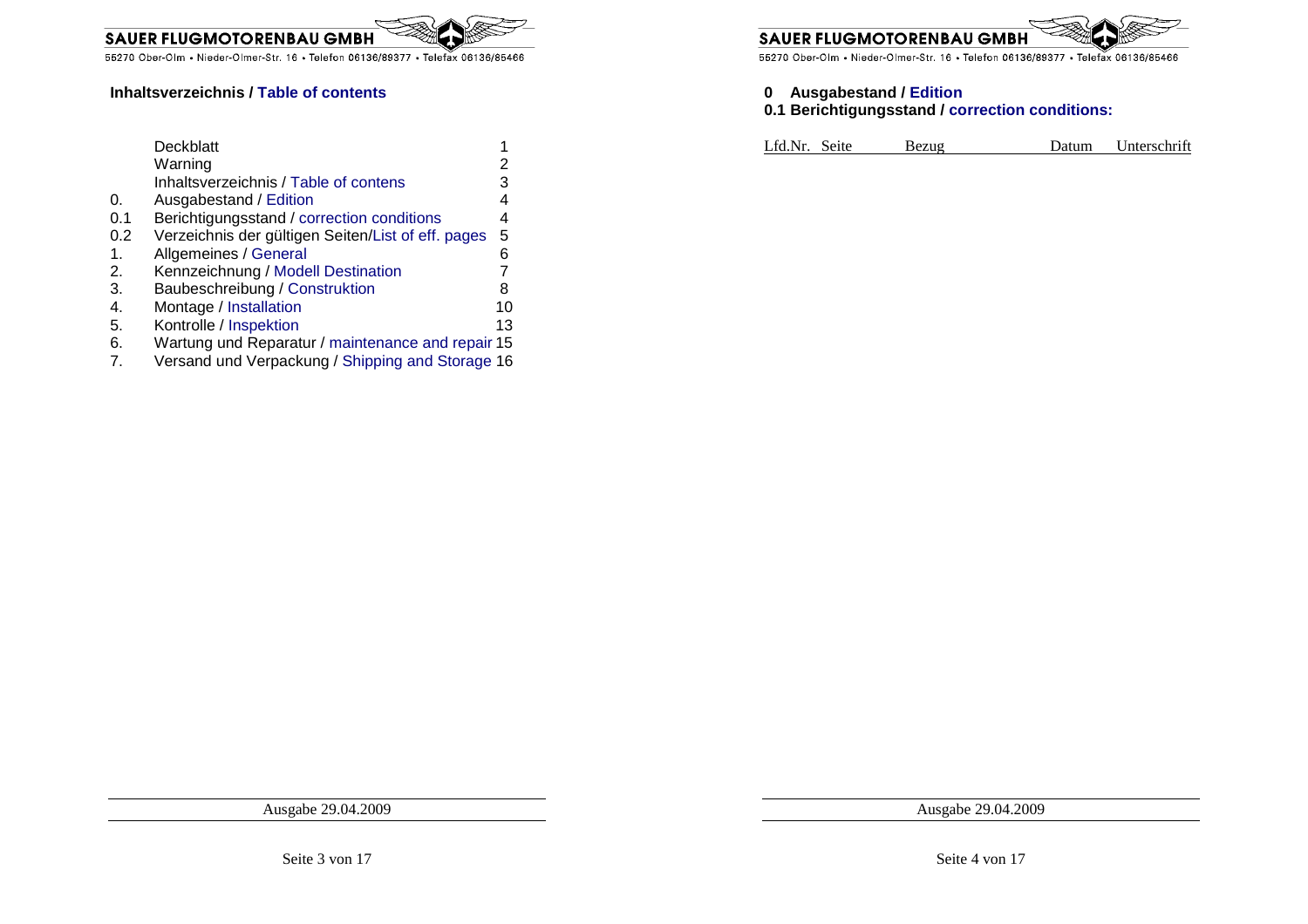

#### **0.2 Verzeichnis der gültigen Seiten / List of effective pages**

Seite Ausgabe

- 1 29.04.2009
- 2 29.04.2009
- 3 29.04.2009
- 4 29.04.2009
- 5 29.04.2009
- 7 29.04.2009
- 8 29.04.2009
- 9 29.04.2009
- 10 29.04.2009
- 12 29.04.2009
- 14 29.04.2009
- 
- 15 29.04.2009
- 16 29.04.2009



55270 Ober-Olm • Nieder-Olmer-Str. 16 • Telefon 06136/89377 • Telefax 06136/85466

#### **1. Allgemeines**

Feste **N**aturale **C**omposite Sauer-**P**ropeller sind entsprechend dem höchsten Industriestandart aus handverlesenem Holz, mehrfach verleimt und überzogen und aufgeklebtem Kantenbeschlag für eine unbeschränkte Betriebszeit hergestellt.

Mehr als 10.000 dieser Propeller sind weltweit im Einsatz an Luftsportgeräten und Flugzeugen jeder Art.

Triebwerksleistungen von 10 bis 300 PS und Durchmessern von 80 cm bis 250 cm sind möglich.

Aufgrund des guten Feuchtigkeitsschutzes können diePropeller in allen Umgebungsbedingungen verwendet werden.

#### **1. General**

Fixed **N**atural **C**omposite Sauer **P**ropellers are build to the highest industry standard of hand selected wood, multible laminated and covered and bonded tipping for unlimited life.

More than 10.000 of these propellers are worldwide in service at air sports equipment and airplanes of every kind.

Engine power ratings from 10 to 300 hp and diameters of 80 cm to 250 cm are possible.

Due to the good moisture protection the propellers can be used in all environmental conditions.

Ausgabe 29.04.2009

Ausgabe 29.04.2009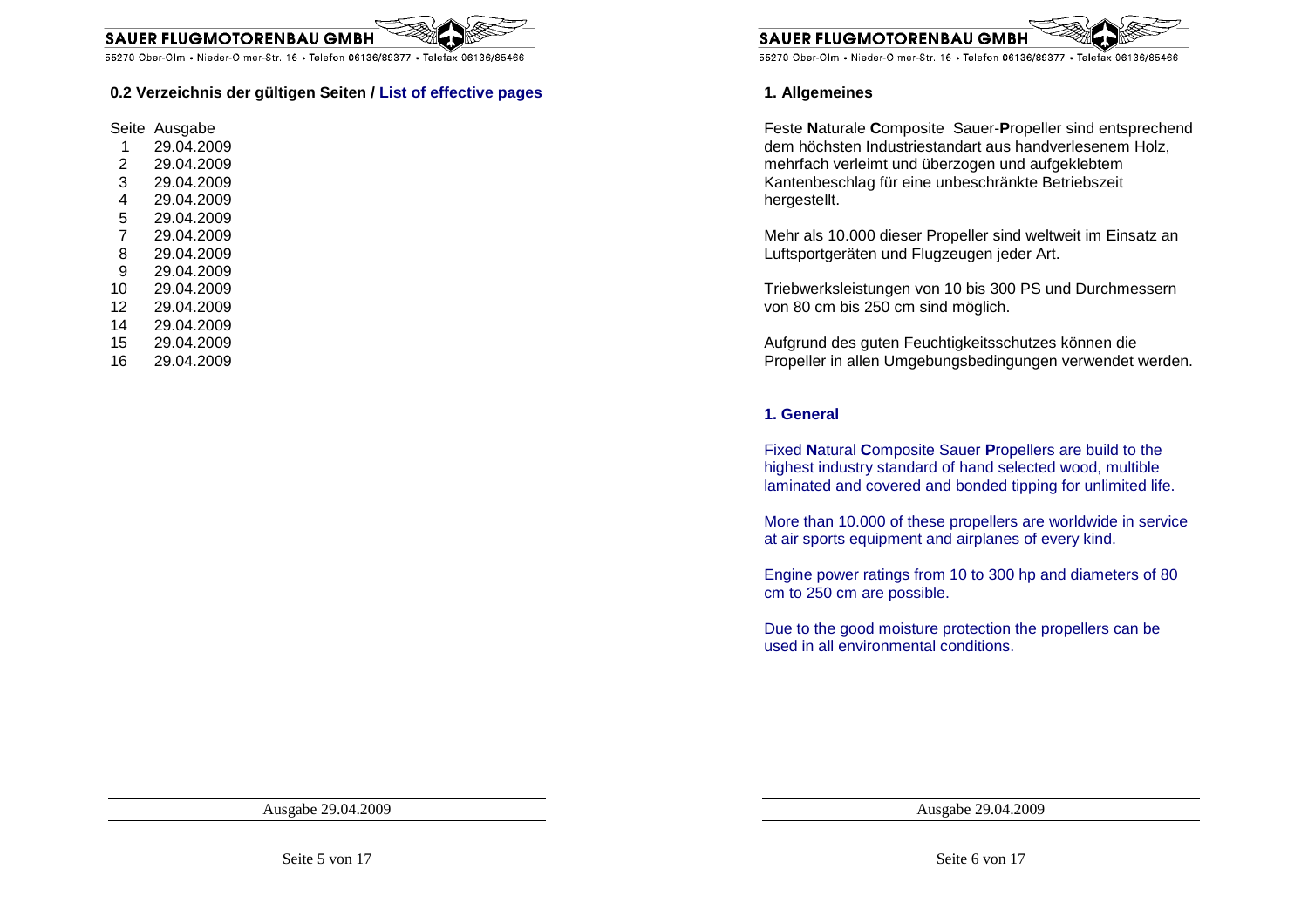**SAUER FLUGMOTORENBAU GMBH** 

55270 Ober-Olm • Nieder-Olmer-Str. 16 • Telefon 06136/89377 • Telefax 06136/85466

#### **2. Kennzeichnung**

### **S 150 L 100- 2 A**

- **1 2 3 4 5 6**
- 1: Hersteller Sauer Flugmotorenbau GmbH
- 2: Durchmesser in cm
- 3: Ausführung und Einbau
- R = rechtsgängiger Zug
- RD = rechtsgängiger Druck
	- L = linksgängiger Zug
- LD = linksgängiger Druck
- 4: Steigung bei 75% Blattradius (cm)
- 5: Blattzahl
- 6: Propellerprofil und Leistungsklasse

### **2. Modell Destination**

### **S 150 L 100- 2 A**

- **1 2 3 4 5 6**
- 1: Manufacturer Sauer Flugmotorenbau GmbH
- 2: Diameter in cm
- 3: Sense of rotation
- $R =$  right hand tractor
- $RD =$  right hand pusher
	- $L =$  left hand tractor
- $LD =$  left hand pusher
- 4: Pitch in cm at 75% of blade radius
- 5: No. of blades
- 6: Propeller section and power class

Ausgabe 29.04.2009



**SAUER FLUGMOTORENBAU GMB** 

55270 Ober-Olm • Nieder-Olmer-Str. 16 • Telefon 06136/89377 • Telefax 06136/85466

### **3. Baubeschriebung**

- 3.1 Die hier beschriebenen Sauer-Festpropeller (NCP) mit Kantenschutz in Composite Konstruktion entsprechen den Bedingungen und Zulassungsrichtlinien in der Luftfahrt.
- 3.2 Grundwerkstoff für diese Propeller ist ausgesuchtes Hartholz, gelagert und behandelt nach unseren Herstellungsanweisungen. Fortlaufende Tests sichern die hohe Qualität unseres Produktes.

Der Blattkörper ist mit Wasserfestem Kunstharzleim zu einem Block verklebt. Dadurch bleiben die Blätter in Ihren ursprünglichen Abmessungen.

 Während der Herstellung wird laufend die Geometrie kontrolliert, wie Blattbreite, Blattdicke, Profilform, Spur und Rundlauf.



Verleimter Holz-Block Glued wood-block

### **3. Construktion**

- **3.1** The here described Sauer fixed pitch propellers (NCP) with tipping in Composite Construction correspond to the conditions and admission guidelines in the aviation.
- 3.2 Base material for these propellers is selected hard wood, stored and treated according to our production instructions. Continuous tests safeguard the high quality of our product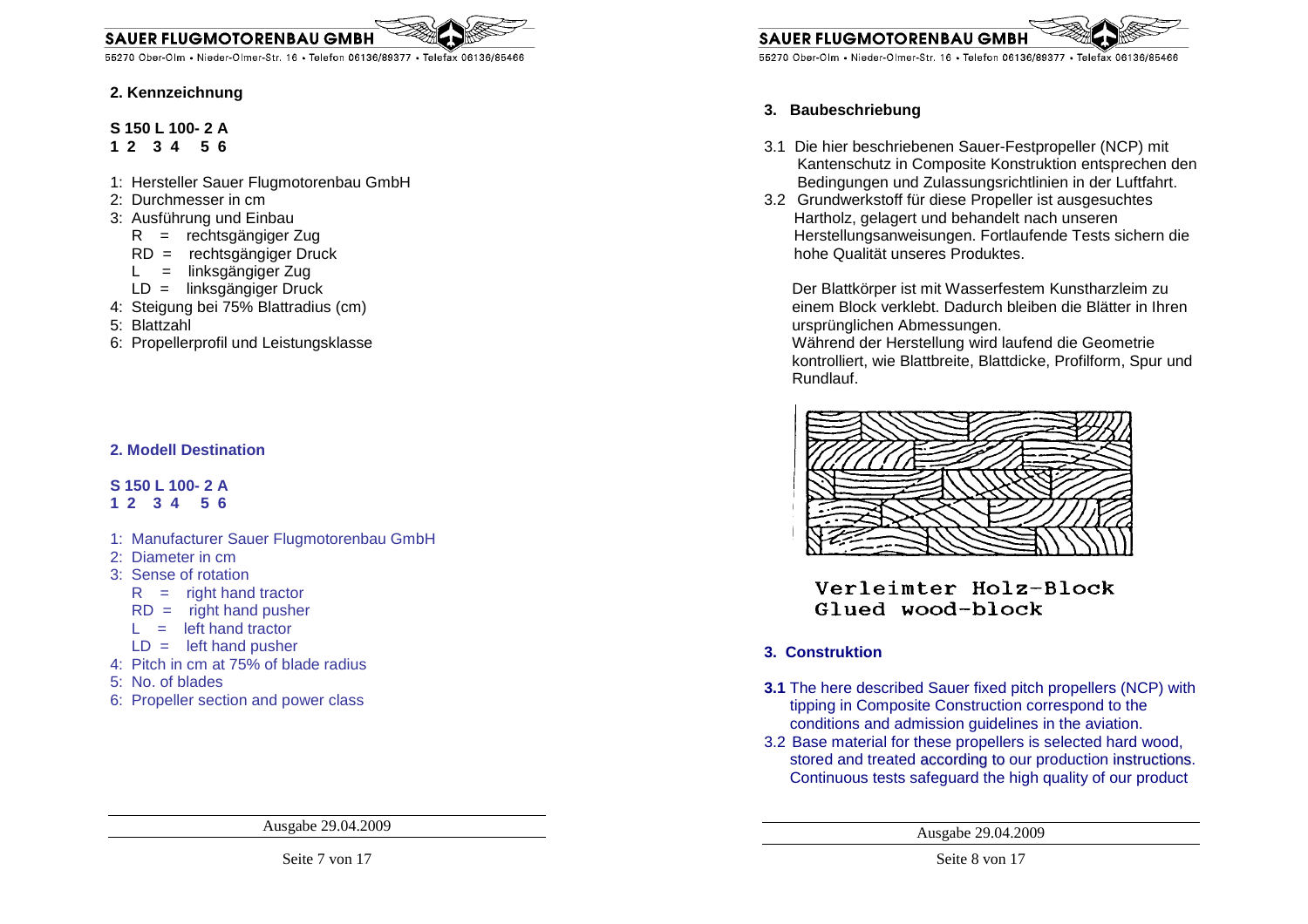

#### 3.3 Kantenbeschlag

**SAUER FLUGMOTORENBAU GMI** 

Frühere Ausführungen von Kantenbeschlägen waren durch Nageln, nieten oder Schrauben mit dem Blatt verbunden.

Sauer-Propeller wenden moderne Klebetechnik an. Die Beschläge aus Polyurethan können so oft als nötig gewechselt werden.

3.4 Oberflächenschutz

 Sorgfältig getestete Lacke werden verwendet, um den Blattkörper gegen Feuchtigkeit und Erosion zu schützen.

3.5 Sonderausführungen

 Einige Sauer-Propeller haben einen Kunststoffmantel aus Fiberglas mit Epoxy, um den Oberflächenschutz und die Steifigkeitseigenschaften des Blattes zu verbessern.

3.3 Blade tipping

Former blade tipping was fastened by nails, rivets or screw.

 Sauer-propellers use modern bonding-technique. The tipping of polyurethane can so often than necessarily are replaced.

3.4 Surface finish

 Carefully tested enamels are used, to protect the blade body against moisture and erosion..

3.5 Special design

 Some Sauer-propellers have a plastic jacket from Fiber glass with Epoxy, to improve surface protection and stability characteristics of the blade.

Ausgabe 01.03.2003 .



55270 Ober-Olm • Nieder-Olmer-Str. 16 • Telefon 06136/89377 • Telefax 06136/85466

### **4. Montage**

4.0 Einbau

- 4.1 Propellermuster und Zustand prüfen. Narbe reinigen und trocknen lassen.
- 4.2 Triebwerk oder Propellerflansch reinigen und trocknen lassen. Öl of der Oberfläche muss vermieden werden. Bolzen auf Gewindestand, Risse und Korrosion prüfen.
- 4.3 Propeller nicht gewaltsam auf den Flansch bzw. die Nabe schieben. Es können Spaltrisse entstehen. Die Ursache der ungenügenden Passung feststellen. Überstehender Lack in der Nabe oder den Zentrierbuchsensenkungen kann entfernt werden. Passt der Propeller noch immer nicht, an den Hersteller zurücksenden.
- 4.4 Bolzen oder Muttern gleichmäßig und übr Kreuz festziehen. Eindrücken der Frontplatte in der Nabe vermeiden.
- **4. Installation**
- 4.0 Installation
- 4.1 Check propeller type and condition. Clean the propeller hub and let dry.
- 4.2 Clean engine or propeller hub flange and dry Oel of of the surface must be avoided. Check bolts for thread, cracks and corrosion.
- 4.3 Do the Propeller not on the flange with high force. Cracks may occur. Check the cause of non-fitting. To much lacquer in the hub or the centering socket can be removed. If the propeller still likesnot fit, send it back to the manufacturer.
- 4.4 Tighten bolts or nuts uniformly and crosswise. Avoid crushing of the front plate in the hub.

Ausgabe 01.03.2003

Seite 10 von 17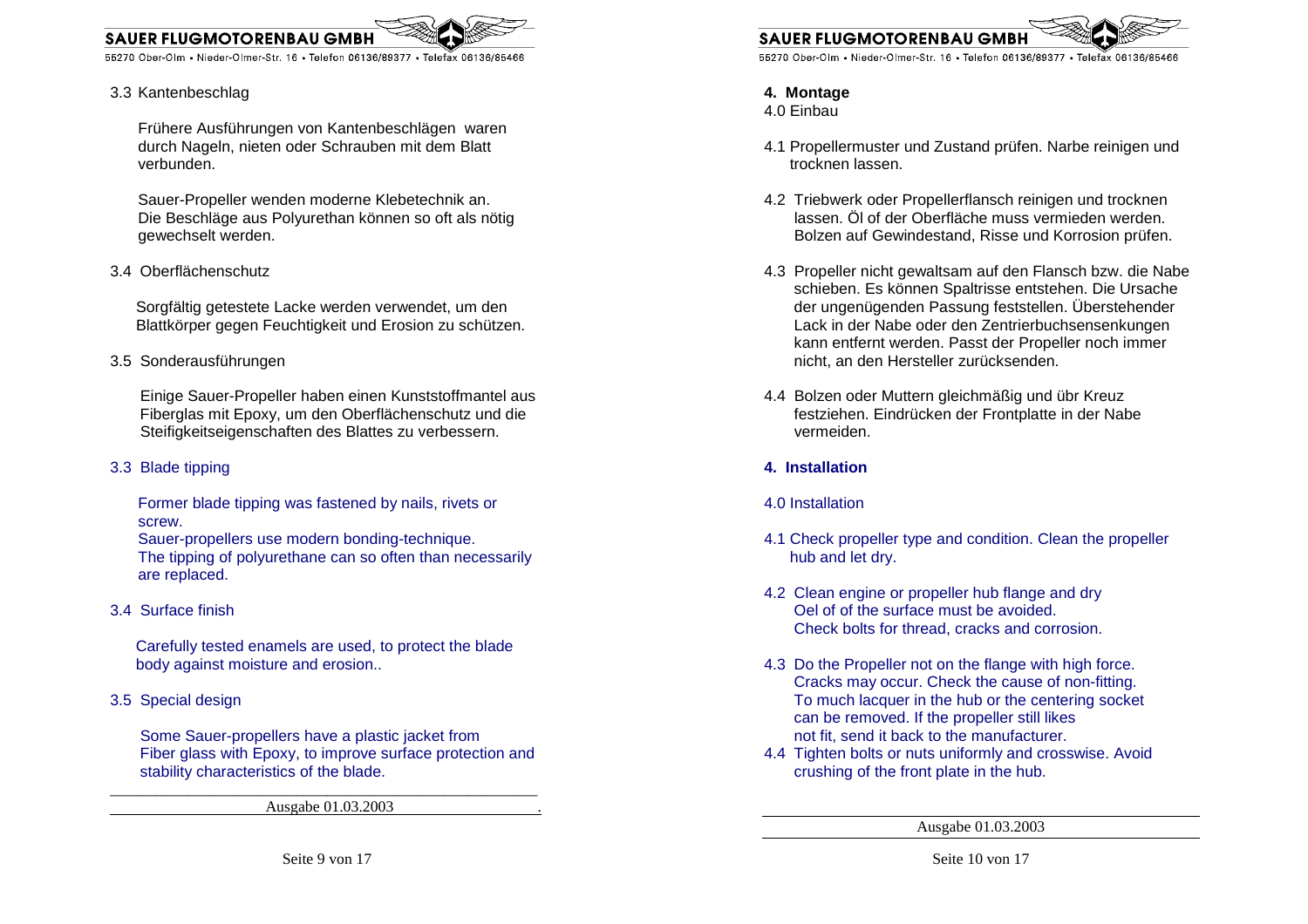

4.5 Vorgeschriebene Anzugsdrehmomente

 M8 15 Nm (130 inlb) M10 20 Nm (170 inlb) M12 25 Nm (210 inlb)

**Diese Werte gelten für trockenes sauberes Gewinde! Bolzen über Kreuz anziehen!** 

**Anzugsmoment nach dem ersten Flug, nach den ersten 5, 25 und alle 100 Stunden und einmal jährlich kontrollieren.** 

4.6 Spur prüfen. Max zulässig sind 3 mm, 10 cm von der Blattspitze an der Austrittskante gemessen. Ist die Spur größer, Ursache feststellen und Anlageflächen prüfen. Umsetzen auf dem Flansch möglich. Unterschiedliche Anzugsmomente bis 5 Nm sind zulässig. Wenn dies keine Abhilfe schafft, Propeller zum Hersteller zurücksenden.

#### 4.5 Recommended Torque Moments

 M8 15 Nm (130 inlb) M10 20 Nm (170 inlb) M12 25 Nm (210 inlb)

**These values are valid for dry clean thread! Torque bolts crosswise!** 

**Check torque after the first flight, after the first 5, 25 and every 100 hours and once a year.** 

4.6 Check blade track. Max are permissible 3 mm, 10 cm from the blade tip on the trailing edge. The trace is larger, cause find and plant faces check. Possible is for turn the propeller on the flange. Different torques to 5 Nm (40 inlb) are permissible. When this no change the situation, send propellers back to the manufacturer.

Ausgabe 01.03.2003

**SAUER FLUGMOTORENBAU GMI** 

55270 Ober-Olm • Nieder-Olmer-Str. 16 • Telefon 06136/89377 • Telefax 06136/85466

- 4.7 Bolzen paarweise mit Draht sichern oder passenden Splint zum Sichern verwenden.
- 4.8 Demontage
- 4.9 Die Schritte ab 4.1 in umgekehrter Reihenfolge ausführen. Nur Handkraft anwenden!
- 4.10 Triebwerksflansch, Konus- oder Nabe vor korrosion schützen.
- 4.11 Bolzen und Befestigungsteile sollten zur Überprüfung mit eingeschickt werden.

- 4.7 To safeguard bolts pairwise with string or suitable split pin to the securing use.
- 4.8 Removal
- 4.9 Refer to 4.1 in the inverted direction. Only use hand strength.
- 4.10 Engine flange, cone or hub before corrosion protect.
- 4,11 pins and mounting elements should for examination also are returned.

Ausgabe 01.03.2003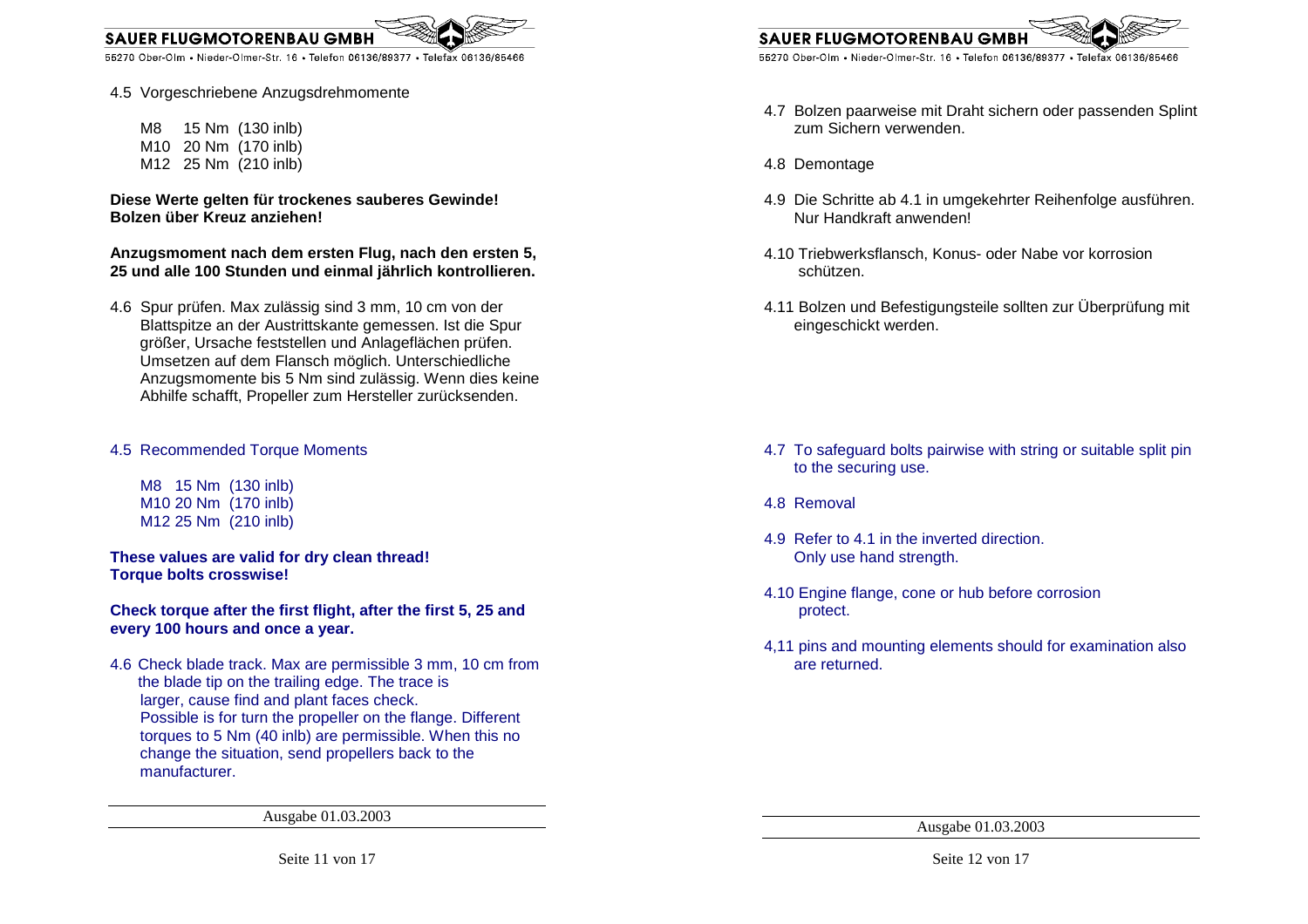

#### **5. Kontrolle**

**Anmerkung:** Ein Natural Comosite Propeller (NPC) ist immer so gut wie er aussieht. Wenn die gesamte Oberfläche von der Zentralbohrung bis zu den Spitzen rissfrei ist, ist keine Nacharbeit oder Überholung nötig. Keine Kalenderzeitbeschränkung.

**Achtung:** Den Propeller nicht zum Schieben des Flugzeugs benutzen! Der Propeller ist eines der wichtigsten Teile Ihres Flugzeuges!

**5.**1 Vorflug-Kontrolle

 Den gesamten Propeller prüfen, insbesondere den Kantenschutz.

#### **5. Inspektion**

**Note:** A natural composite Propeller (NCP) is always as good as it looks. If the total surface from the central bore to the tips shows no cracks, no reconditioning or overhaul will be necessary. There is no calendar time limitation.

**Attention:** Do not use yor propeller as a handle to move the airplane! The propeller is one of the most important parts of your airplane!

**5.**1 Preflight inspection

 Take a look at the complete propeller observing the leading edge protecting

**SAUER FLUGMOTORENBAU GMI** 

55270 Ober-Olm • Nieder-Olmer-Str. 16 • Telefon 06136/89377 • Telefax 06136/85466

- **5.**2 Mögliche Beschädigungen
- - runde oder spitze Dellen, über 6 mm x 6 mm nicht zulässig, Propeller zum Hersteller senden.
	- Risse über 6 mm nicht zulässig, Propeller zum Hersteller senden.
	- Bei Beschädigung des Kantenbeschlages muss diesererneuert werden.
- **5.**3 Kleine Reparaturen
- - Dellen bis 6mm x 6 mm können mit Epoxy aufgefüllt und verschleifen.

- **5.2** possible damages
- - round or sharpens dens, over 6 mm x 6 mm not permissible propellers send to the manufacturer.
- - Cracks over 6 mm not permissible, send the propellers to the manufacturer.
	- In the case of damage of the edge protection this must be renewed.
- **5.3** Small repairs
- Dens to 6mm x 6 mm can fill with Epoxy and polishing.

Ausgabe 01.03.2003

Seite 13 von 17

Ausgabe 01.03.2003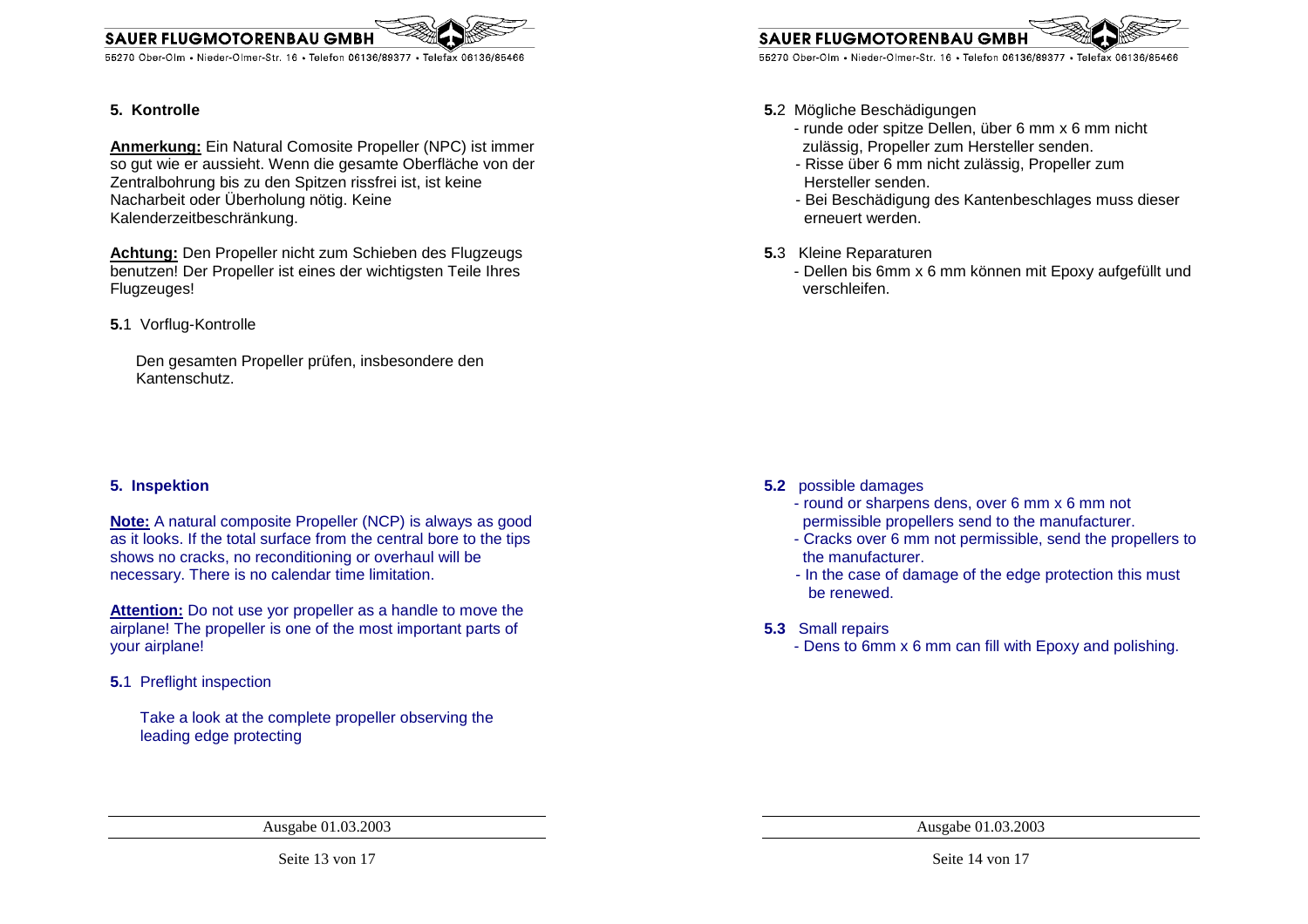

#### **6. Wartung und Reparatur**

**SAUER FLUGMOTORENBAU GMI** 

**Anmerkung:** Deutliche Risse, die vom Holzkern ausgehen, gehen durch die Decklage und den Lack und sind deshalb von außen zu sehen. Diese Risse sind Radialrisse und Tangentialrisse.

Zusätzliche feine Risse im Lack wie beschrieben, müssen ernst genommen werden, obwohl sie üblicherweise zuerst im Lack entstehen und nicht im Holzkern.

- **6.**1 Propeller wenn nötig mit Autoreinigungsmittel oder gleichwertigen reinigen, mindestens jedoch alle 50 Stunden.
- **6.**2 Normale Steinschläge sind unbedenklich, so lange der Schutz des Holzkernes intakt ist.

#### **6. Maintenance and Repair**

**Note:** Serious cracks which originate from the wooden core, are extending through the covering material and lacquer and so are visible from outside. These cracks are radial cracks or tangential cracks as described above.

Additional fine in the lacquer or the tipping, as described above, are considered of serious character, although they usually start at first in the lacquer and not in the wooden core.

- **6.1** Clean Propeller if necessary with any car wash solution or equivalent, but at least every 50 hours.
- **6.**2 Normal stone nicks are unimportant as long as the protection of the wood core exists.



### **7. Versand und Verpackung**

Kein Propeller sollte auf den Spitzen stehend gelagert werden. Wenn eine Lagerung nötig ist, die Originalverpackung benutzen.

Nicht in der Nähe von Heizungen oder Räumen mit großen Temperaturschwankungen lagern.

Der Propeller sollte bei normalem Klime gelagert werden (Temperaturen -10 bis 35°C, rel. Luftfeuchte 40% bi s 70%)

Sorgfältiges Verpacken ist der beste Schutz gegen Beschädigung beim Transport. Deshalb wird der Propeller vom Hersteller in einer speziellen Kartonverpackung versendet. Diese Verpackung kann für Rücksendungen verwendet weren.

#### **7. Shipping and Storage**

No propeller should be stored by standing on the tips. If storage is required, it is recommended to use the original packing

The propeller should not be stored close to heating systems or in rooms with extreme charges in temperature.

Careful packing is the best protection against damage during shipment. Therefore the propeller is shipped from the factory in a special cardboard container. This container may be used for reshipment.

Seite 15 von 17

Ausgabe 01.03.2003

Ausgabe 01.03.2003